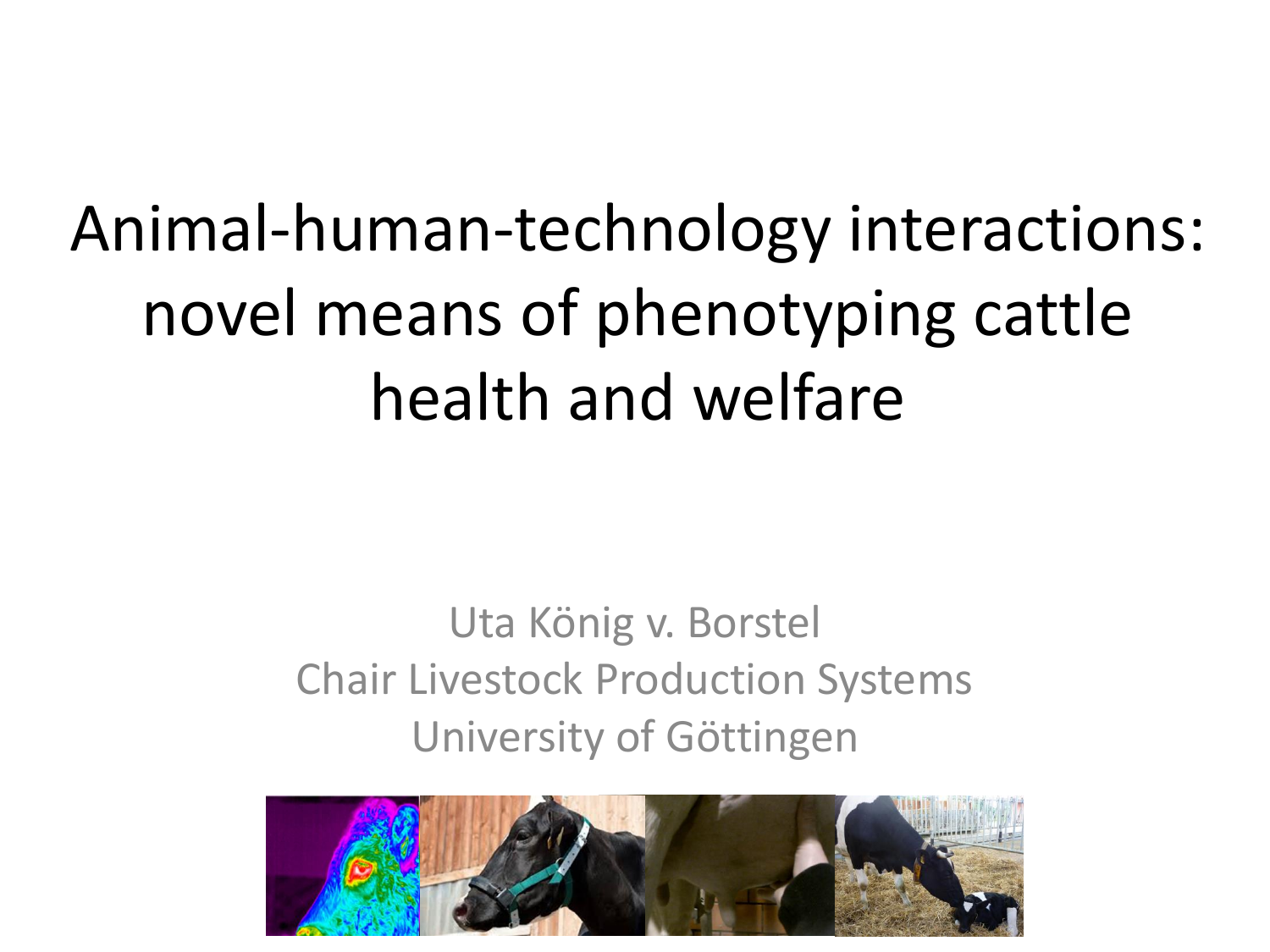#### Status quo behaviour & health traits

- Health traits:
	- Generally recorded via indicator traits (somatic cell score, conformation,…)
	- > limited selection response
	- Exceptions: e.g. Scandinavia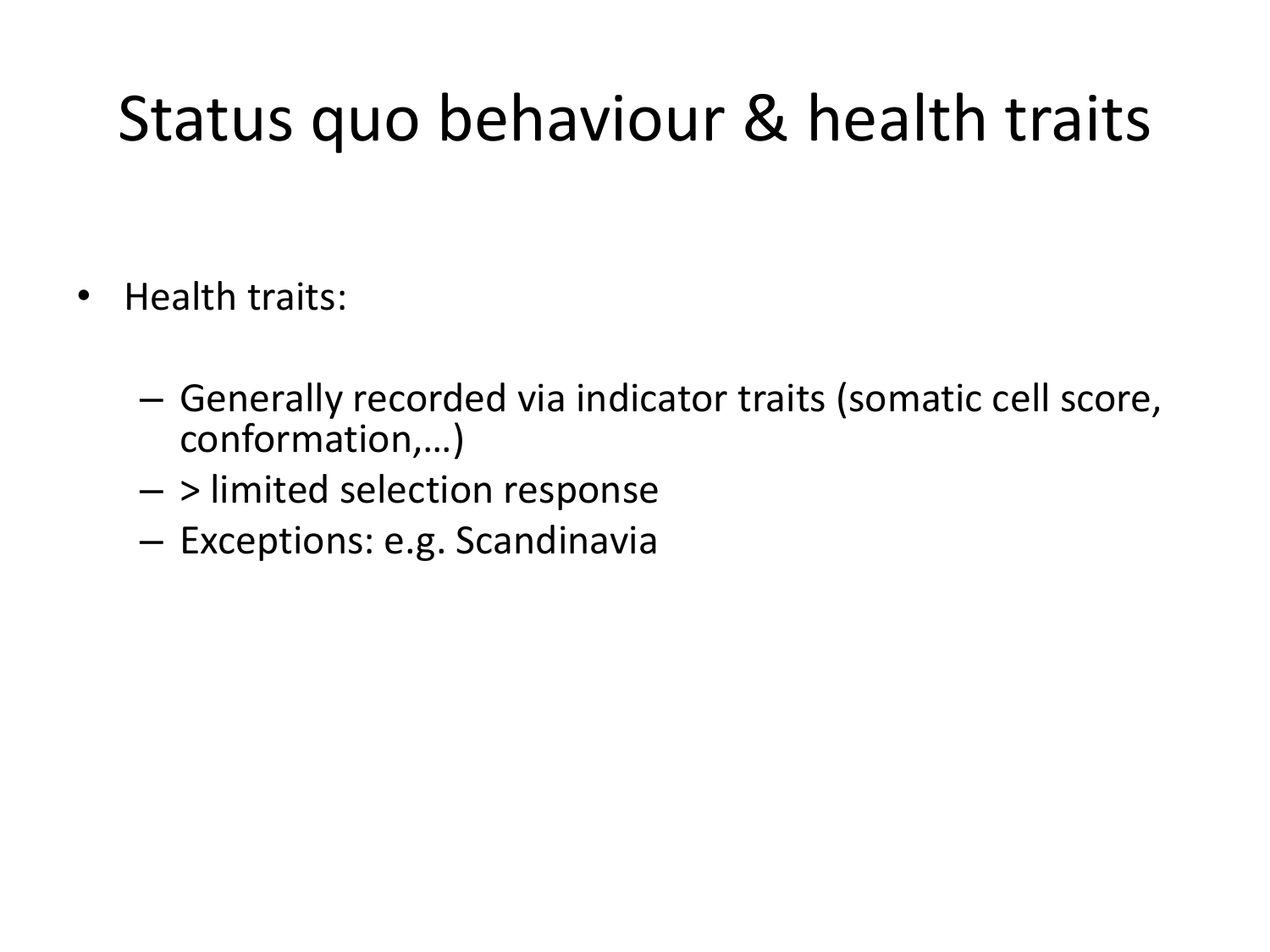#### Relative weight of different traits in overall breeding value

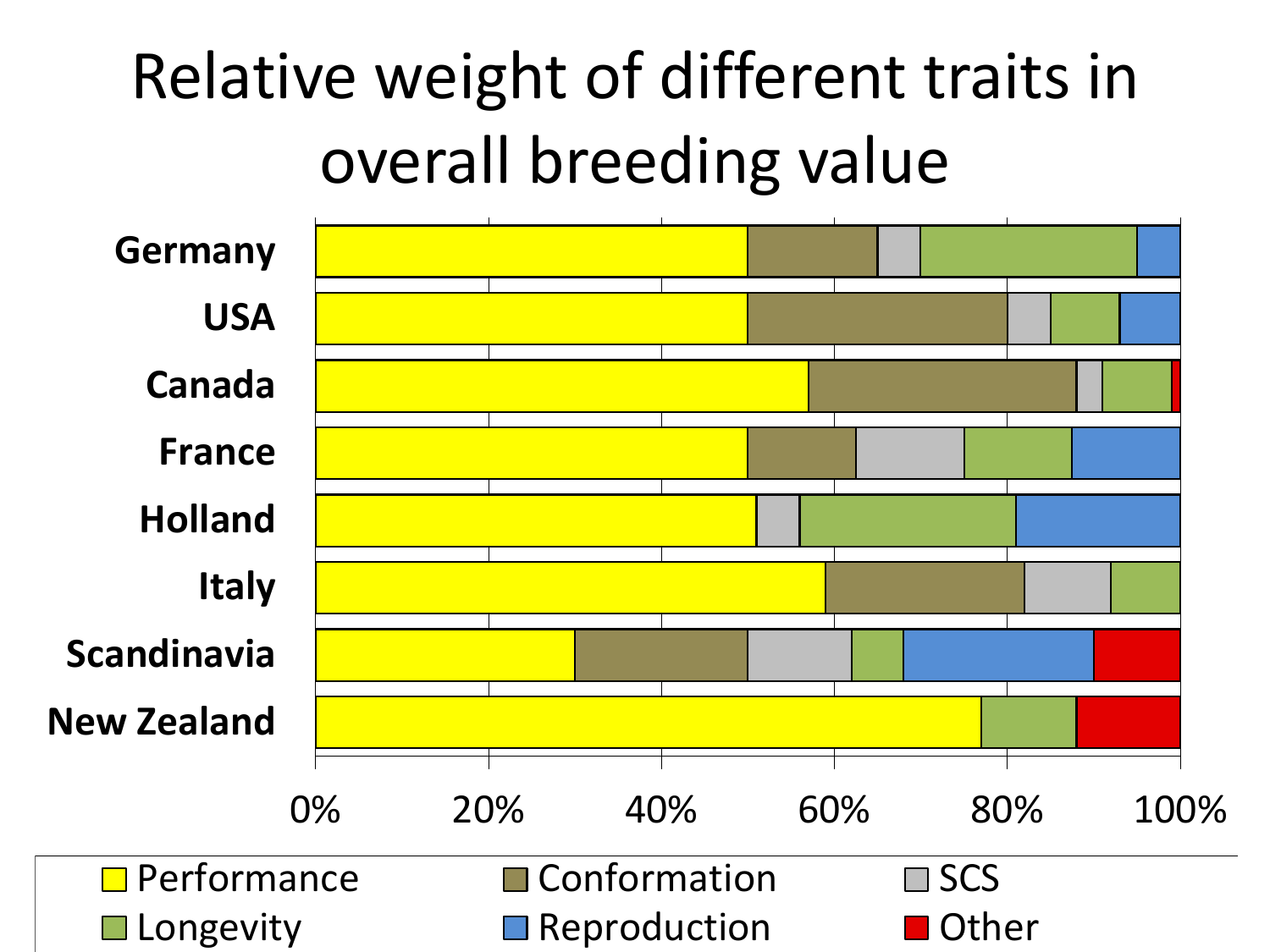#### Status quo behaviour & health traits

- Health traits:
	- Generally recorded via indicator traits (somatic cell score, conformation,…)
	- > limited selection response
	- Exceptions: e.g. Scandinavia
- Behaviour traits (Temperament):
	- Culling of negative extremes by farmers
	- Breeding values for milking temperament, milkability (selection intensity?)
	- Recording via scores, speed of milking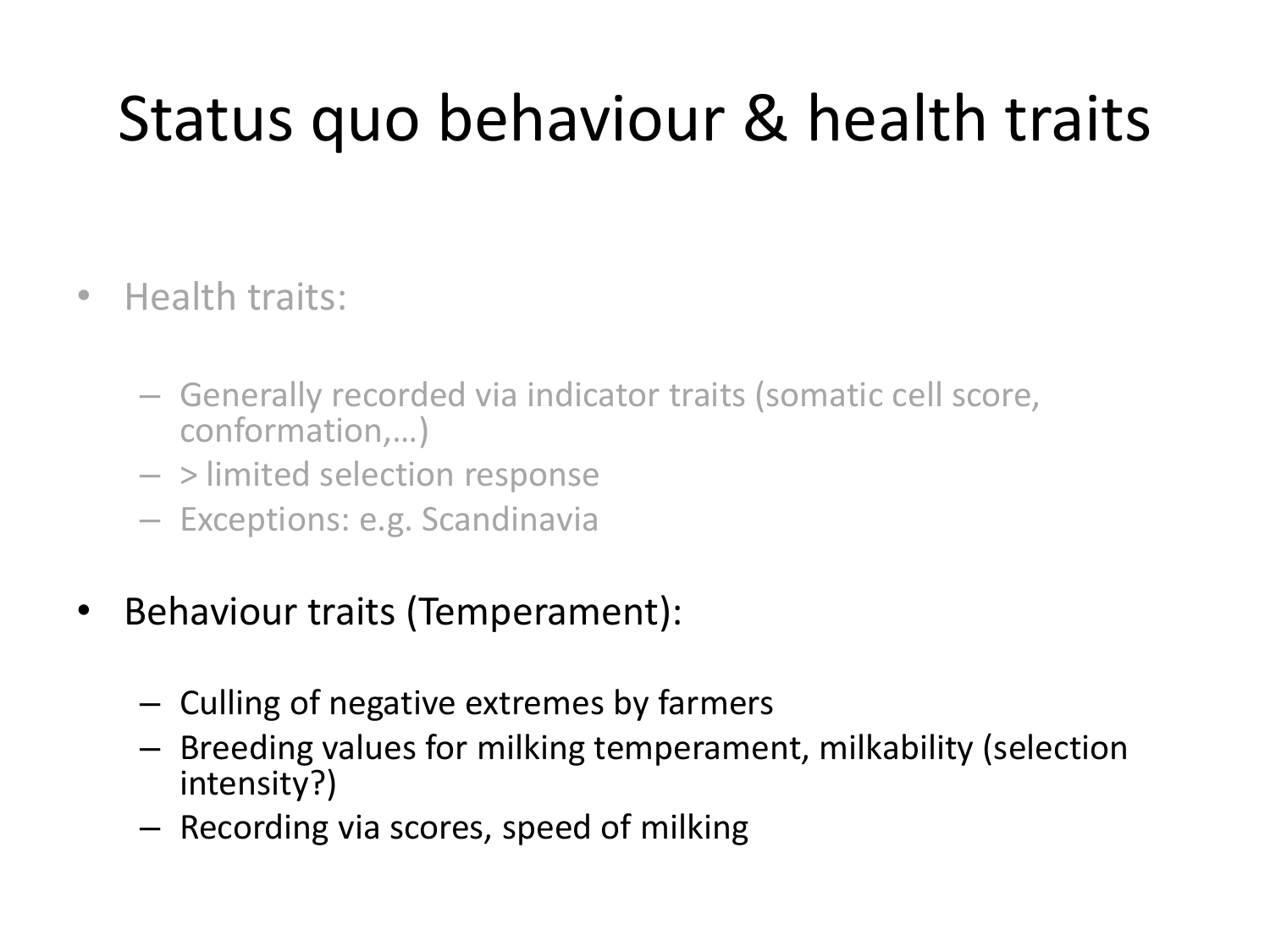# Behaviour traits in dairy cattle

- Selection for behaviour driving force in domestication
- Generally  $h^2 \sim 0.1 0.4$  (KvB, 2013)
- Problems:
	- Evaluation manually & time consuming, heifers only
	- Behaviour by definition plastic
	- Subjective evaluations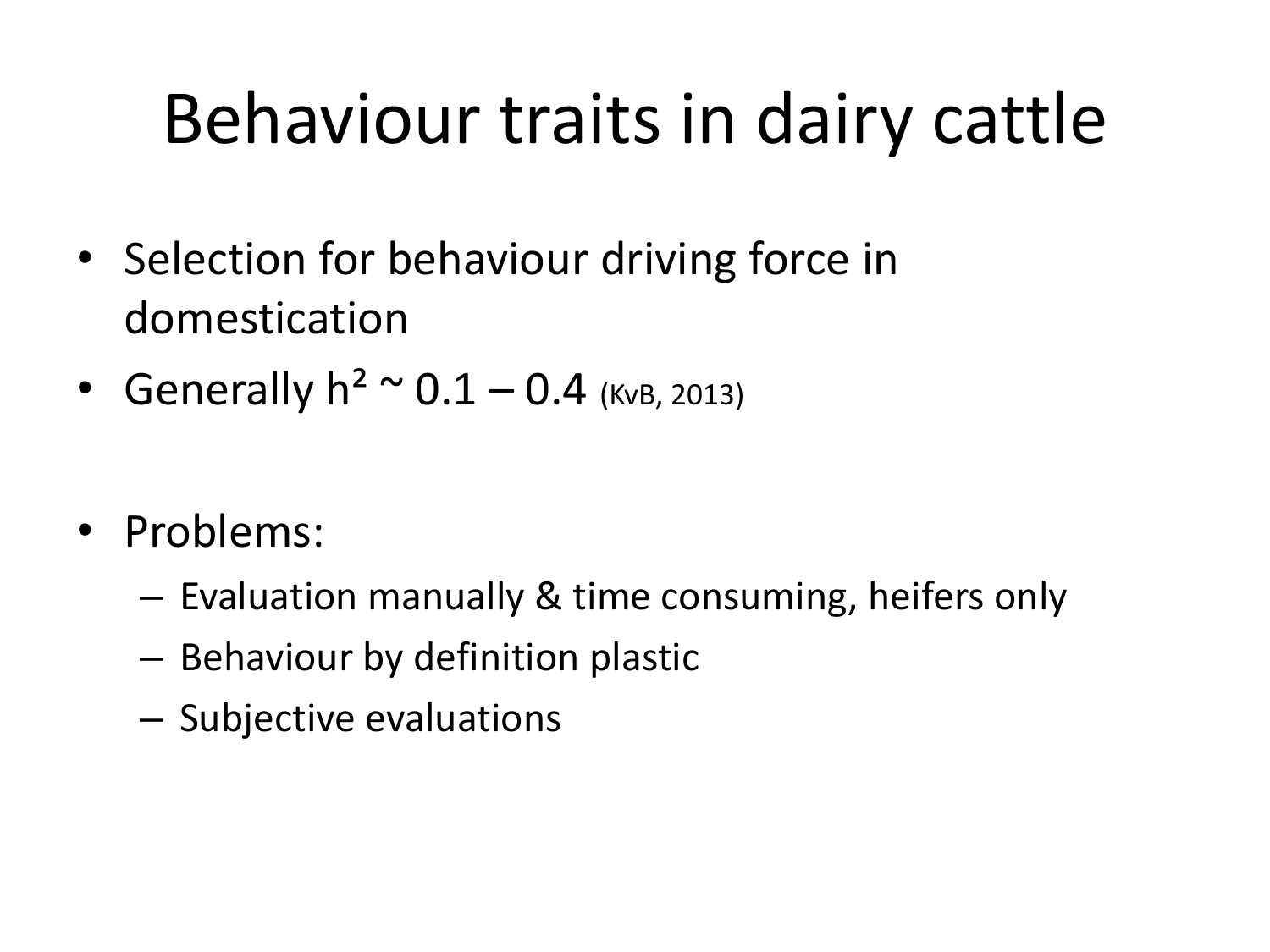Comparison of objective and subjective methods for temperament recording

• Generally, superior inter- and intra observer reliabilities for subjective assessment methods (visual analogue scale)

• Still: manual recording -> time consuming

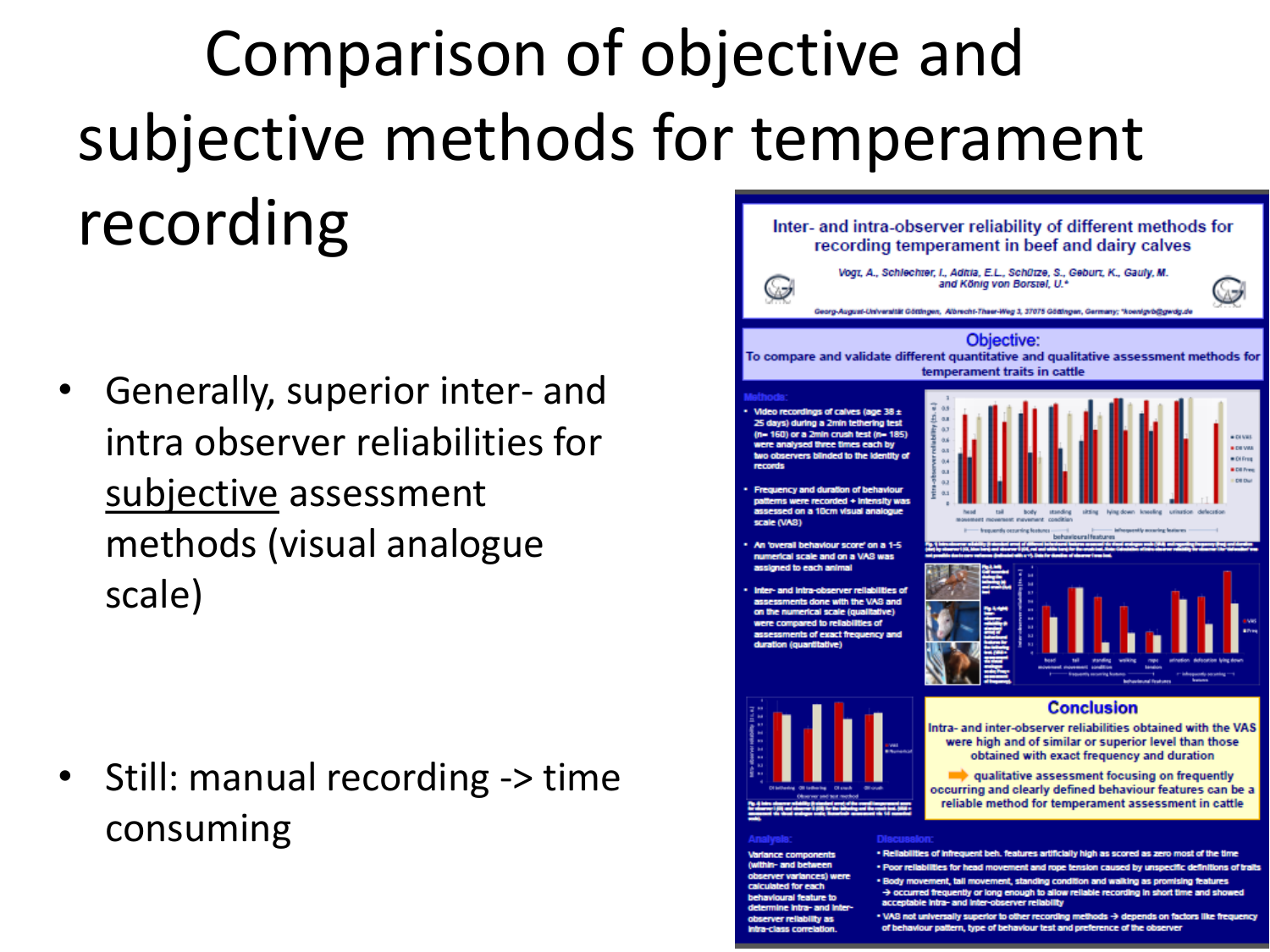### Cows reaction to touching the udder as indicator for milking behaviour

- Recorded primi- and multiparous cows  $(n = 1141)$
- Repeatability : 0.31
- Heritability: 0.10



- Phenotypic correlation to conventional milkability: 0.32
- -> possibility to increase reliabilities of breeding values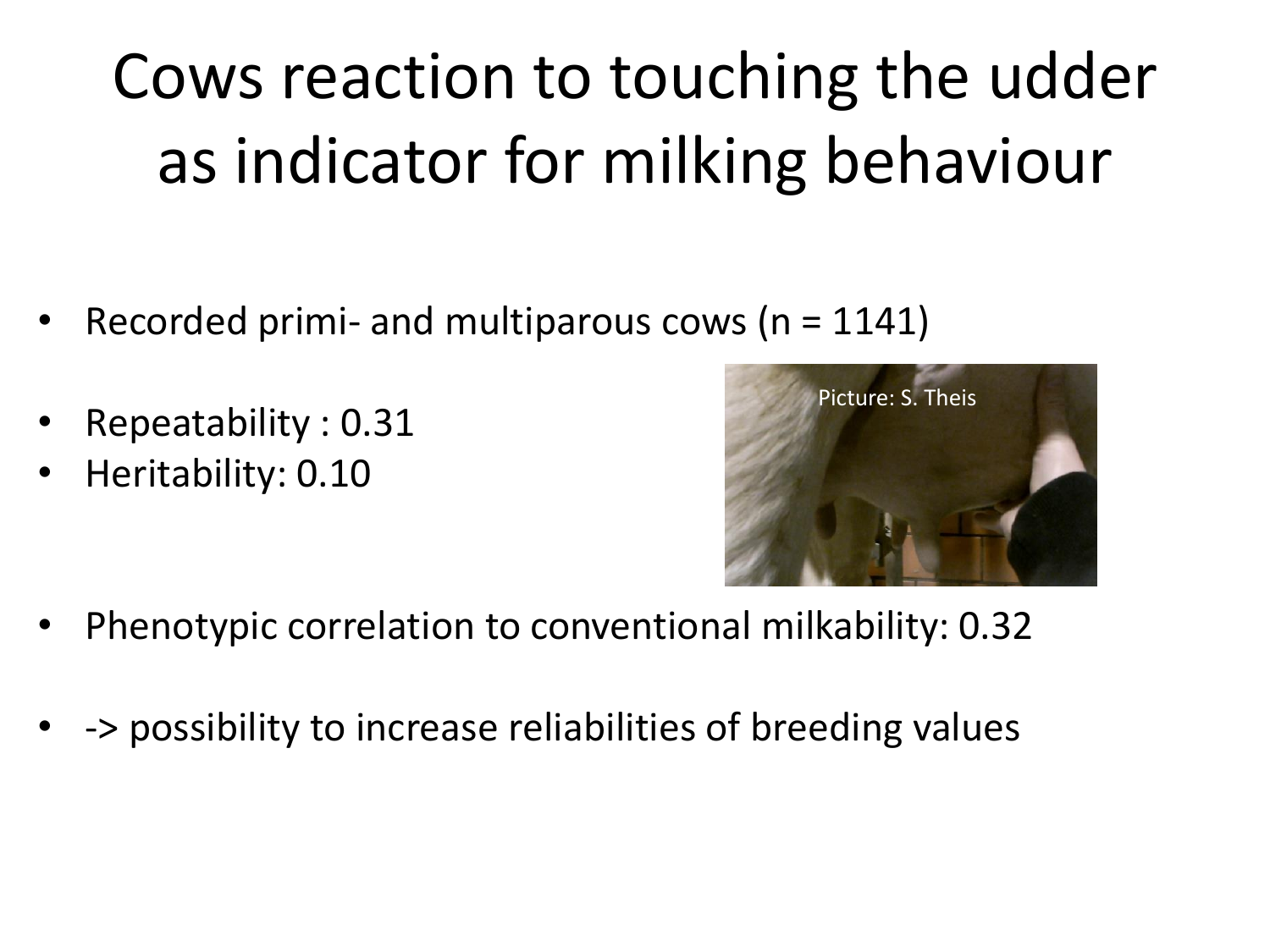# Cows reaction to touching the udder as indicator for milking behaviour

- Recorded primi- and multiparous cows (n = 1141)
- Repeatability : 0.31
- Heritability: 0.10



- Phenotypic correlation to conventional milkability: 0.32
- - > possibility to increase reliabilities of breeding values
- But: recording manually, time consuming
- In future: data from automated milking systems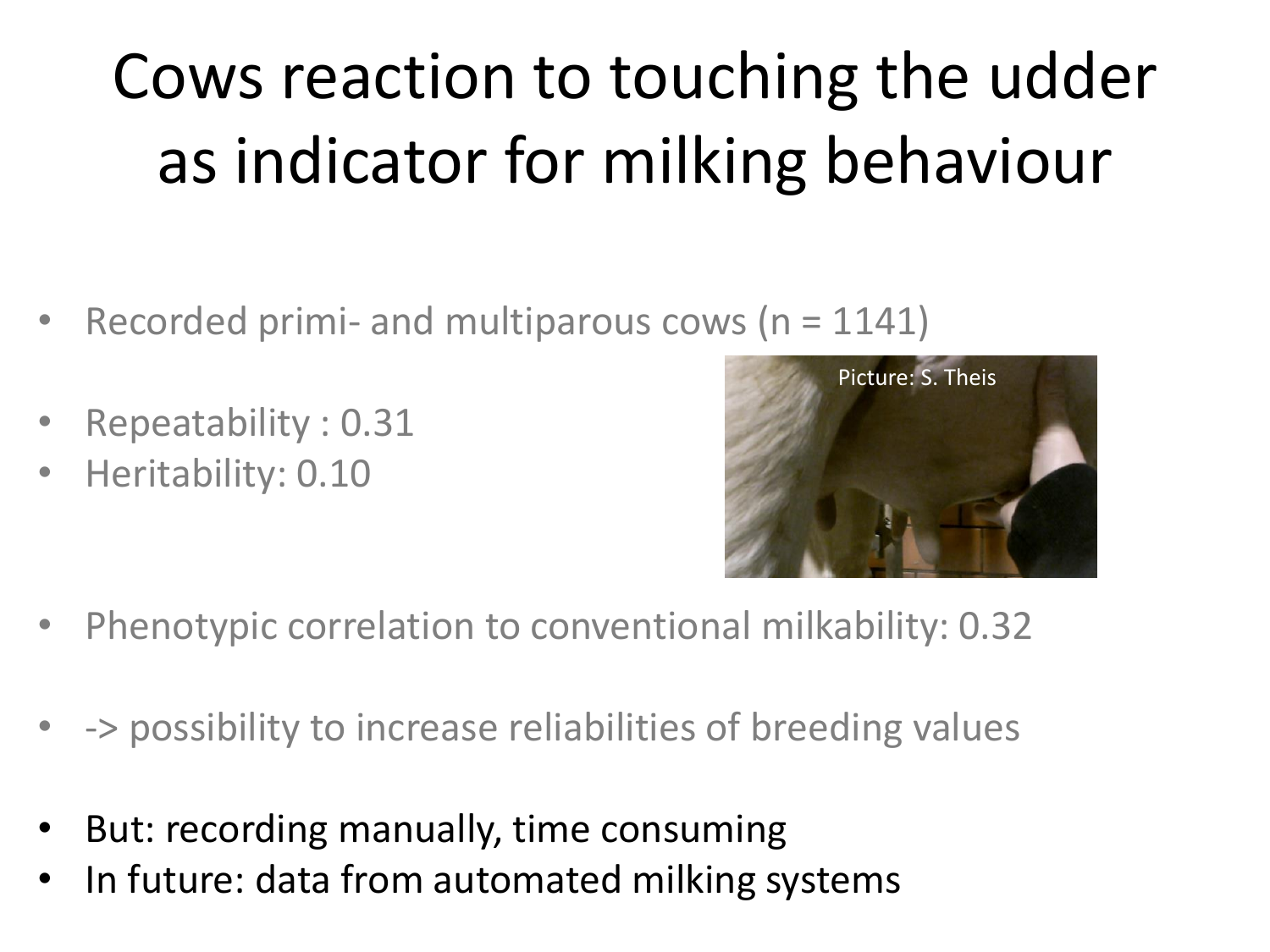## Automated recording of activity (heat, lameness, health & welfare)

#### **Accelerometers, Cameras, GPS, sound analysis**

• Lying time - calves (Finney et al., 73)

- dairy cows (Henriksen & Munksgaard, 54)

- Lameness ear sensors (Link et al., 57)
- Movement on pasture GPS, accelerometer (Maxa et al., 56)
- Activity (Ipema et al, 56)
- Real time image analysis, sound analysis, sensor signals (Berckmanns, 69)
- Social interactions Ultra Wide Band (UWB) technology (Medisetti et al., 73); social rank (Gabrieli, 69)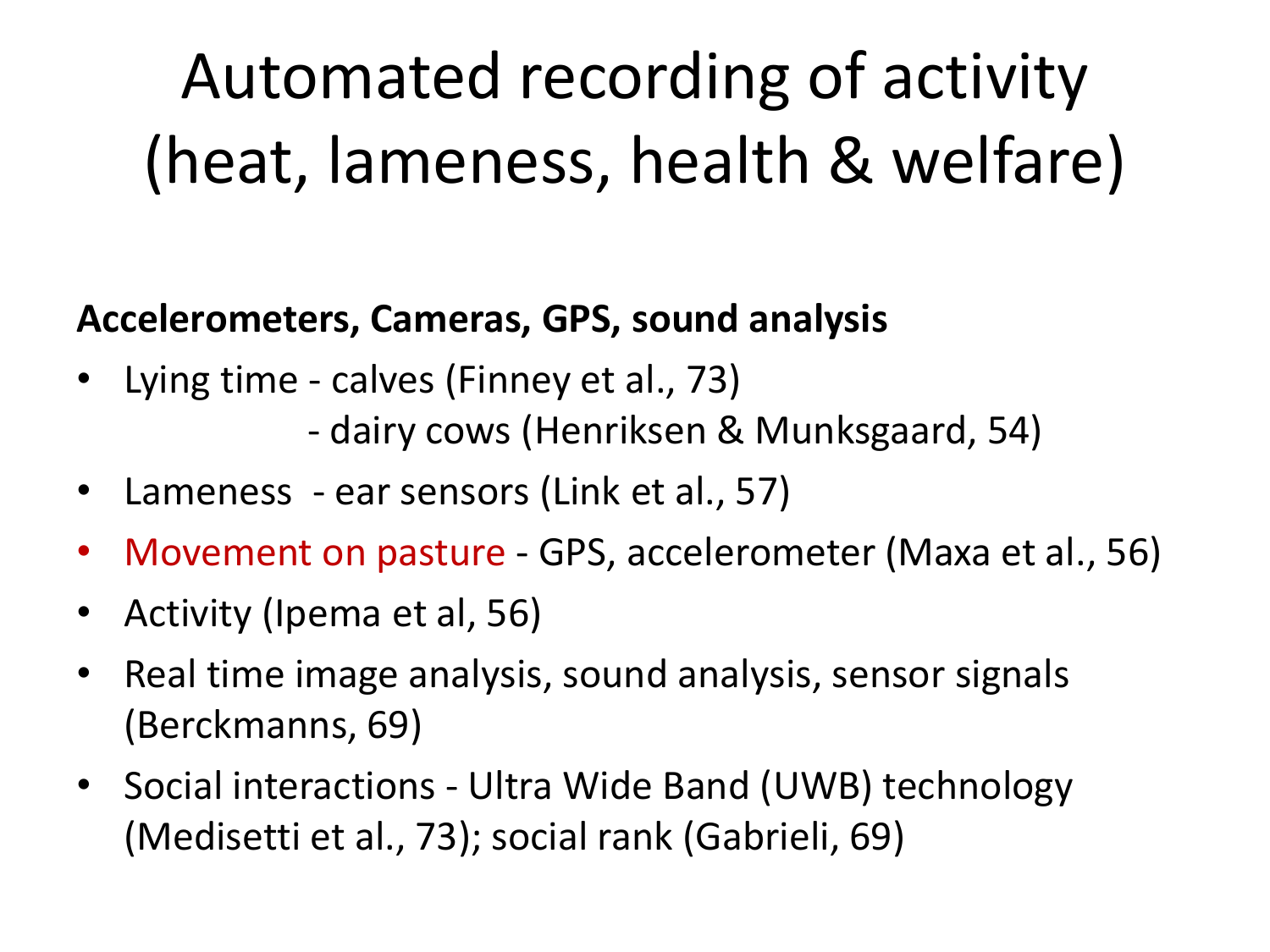# Automated recording of feeding & drinking -> metabolic disorders, calving

#### **Pressure, rumen temperature, pH**

- Eating (Ipema et al, 56)
- Grass intake (Zom et al., 56)
- Rumination calving (Clark and Garcia, 57)
- Modeling feed /DMI intake (Richter et al., 57)
- Rumen temperature feed efficiency (Fischer & Faverdin, 44)
- Rumen pH Water intake (Mottram and Bradley, 57)

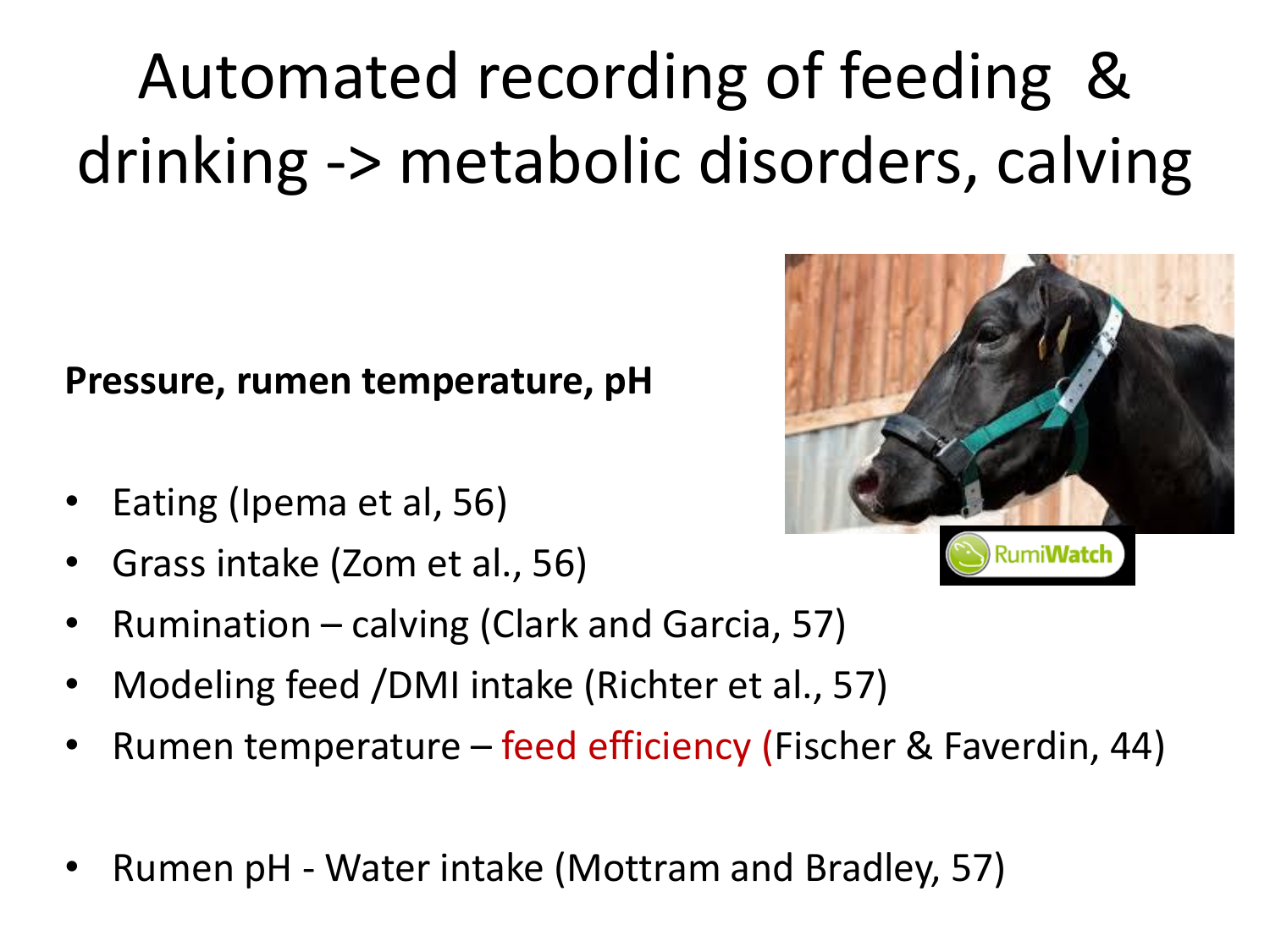# Automated recording of physiological parameters



Picture: Medria

- body core temperature  $-$  calving
- Body temperature measurement in teats of automatic drinkers - Calf health surveillance
- respiration rate (developmental stage) (Pinto et al., 54)
- behaviour and health review (De Vries, 57)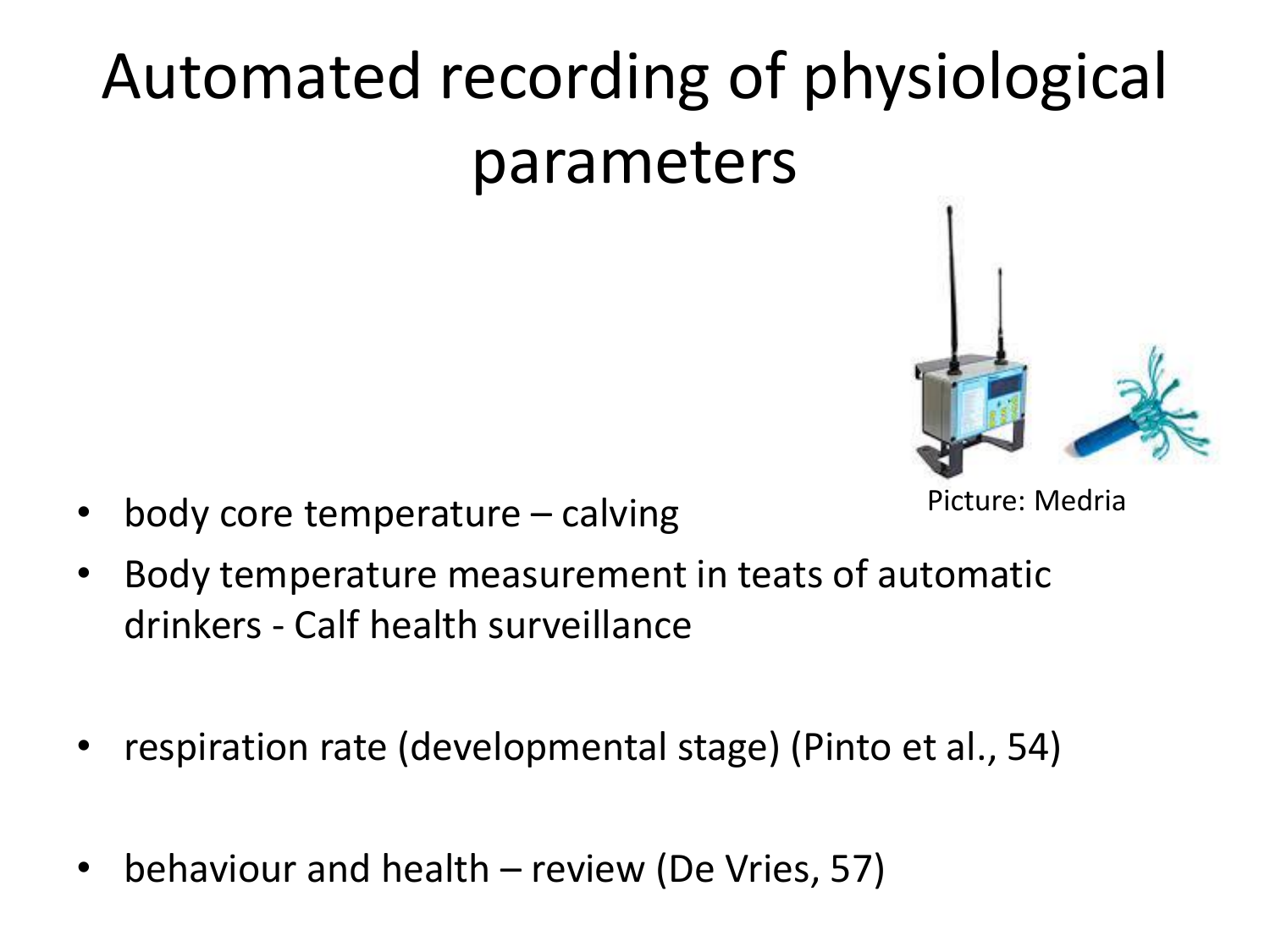### Further applications & challenges

• Conformation -> Cameras (Salau et al., 57)

**Problem: Data interpretation!!**

• EU-PLF- course (Faure et al., 69)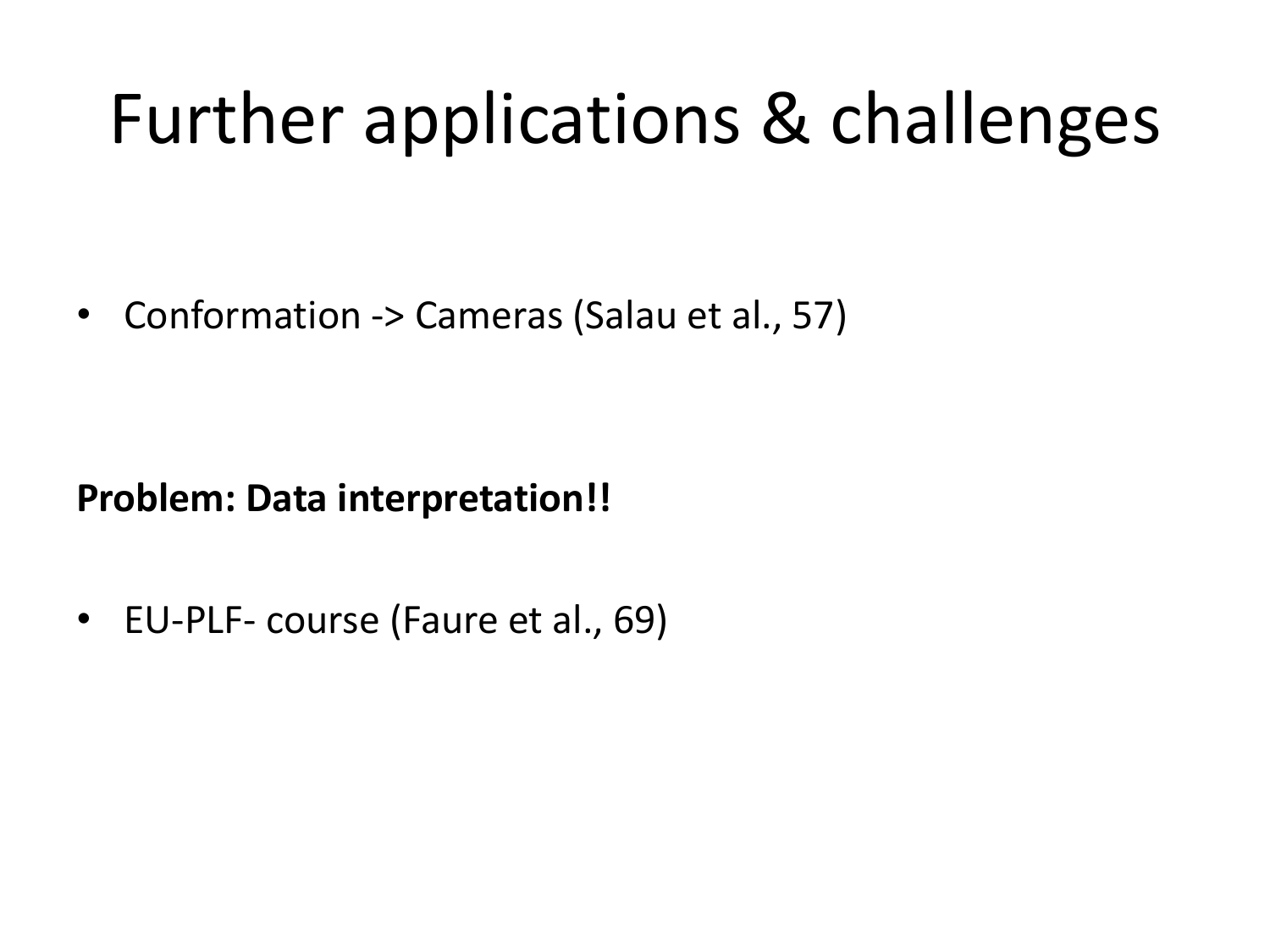# How about harsh environments?

#### **Challenges:**

- Cold climates:
	- Battery functioning!
- Humid climates:
	- equipment longevity
- Remote locations:
	- Signal & power availability
	- Animal tracing & identification (beef cattle) (Pires, 69)
- Industrial locations:
	- Signal disturbance (airports, high-voltage power lines)
- Hot climates:
	- Equipment functioning ok, but novel traits: heat stress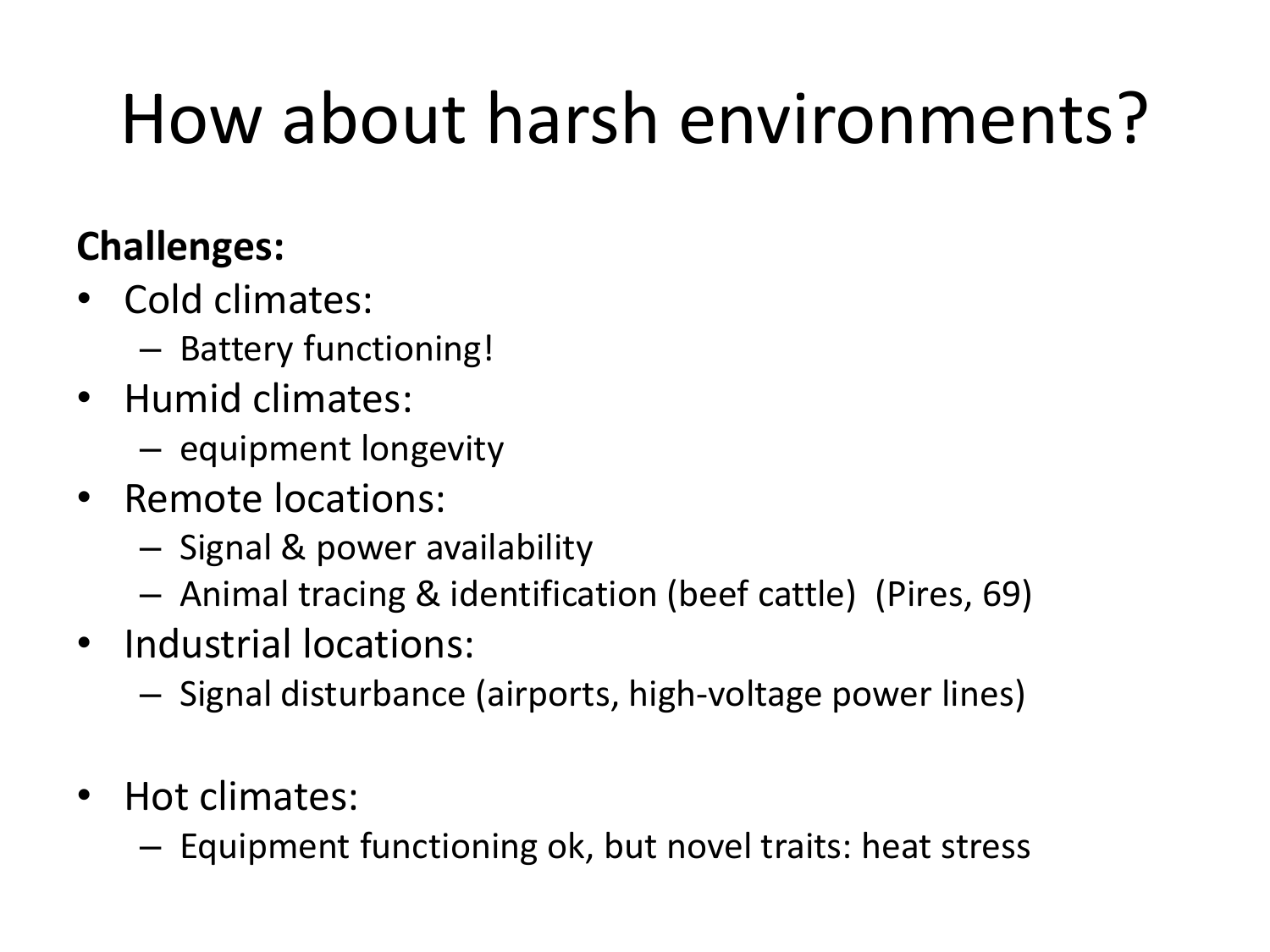# Thermography – heat stress

- n = 163 Holstein and German Black Pied cattle
- Longitudinal (2 years) recording of:
- **Respiration rate**
- Rectal, vaginal, skin temperature in 4 different body parts
- In-barn temperature and humidity (THI – index)

(Al-Kanaan et al., 2015)

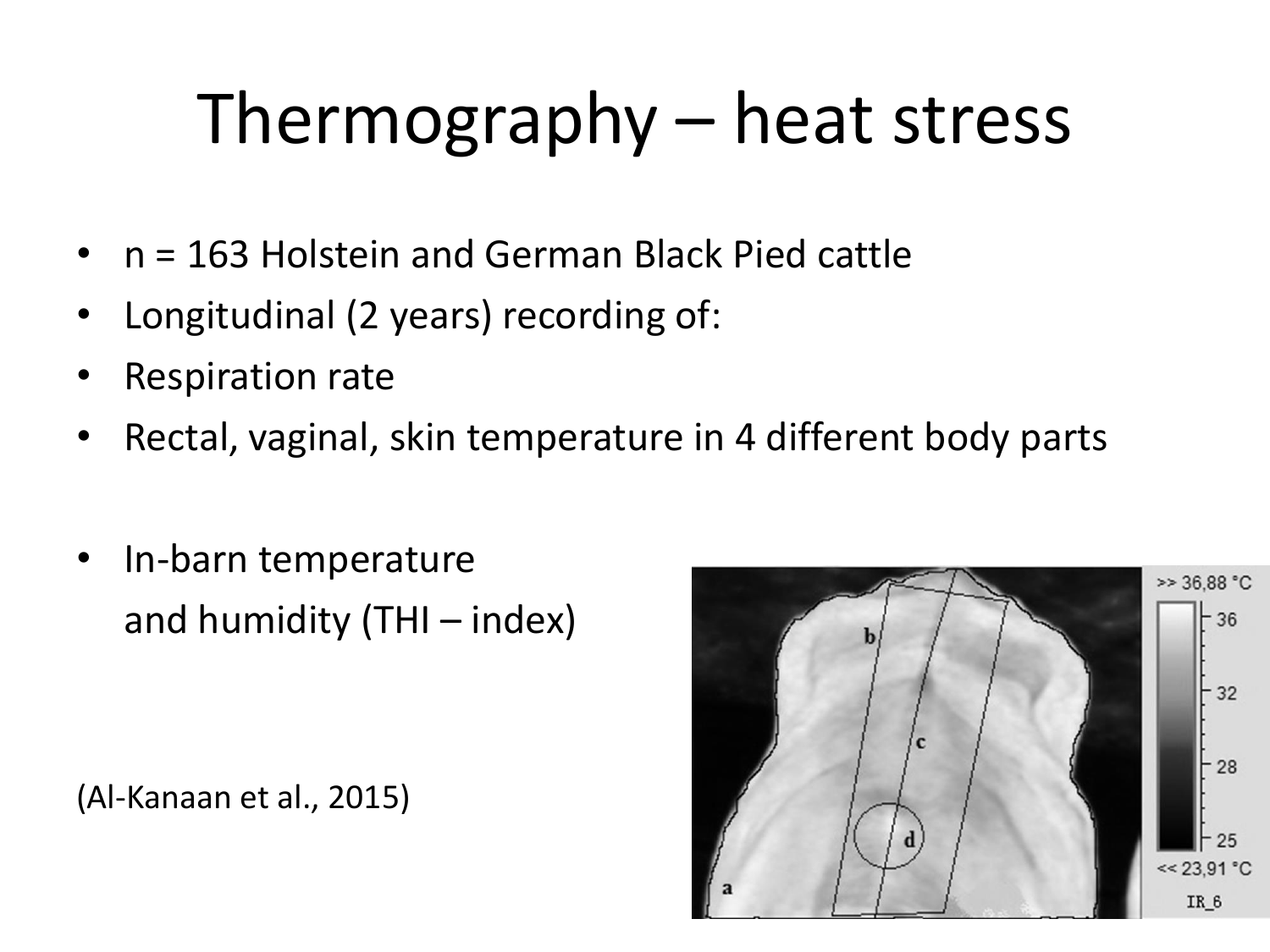## Skin temperature by Temperature-Humidity Index for Holstein Friesian Cattle of different parities

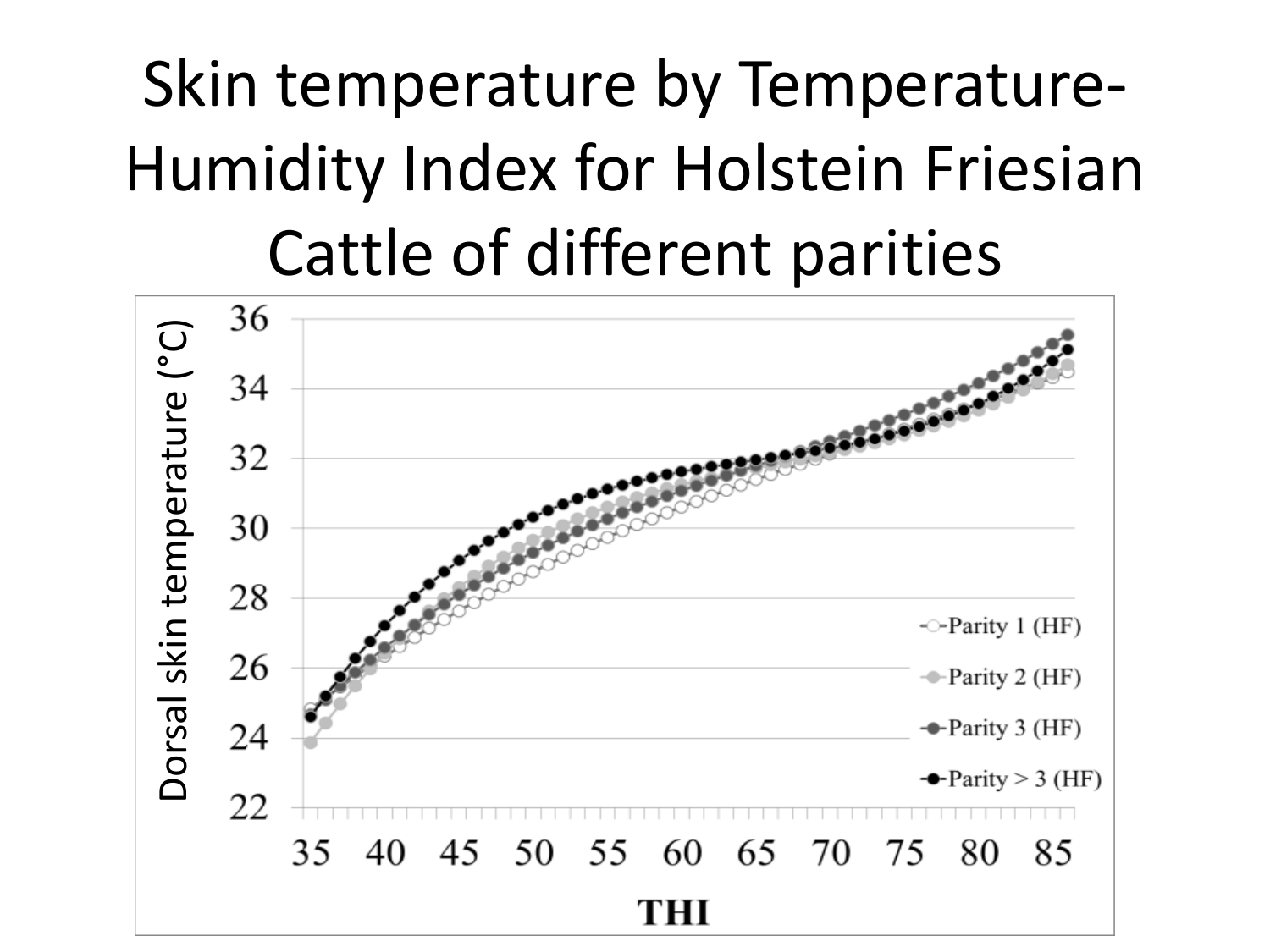Skin temperature by Temperature-Humidity Index for Holstein and German Black Pied Cattle of different parities

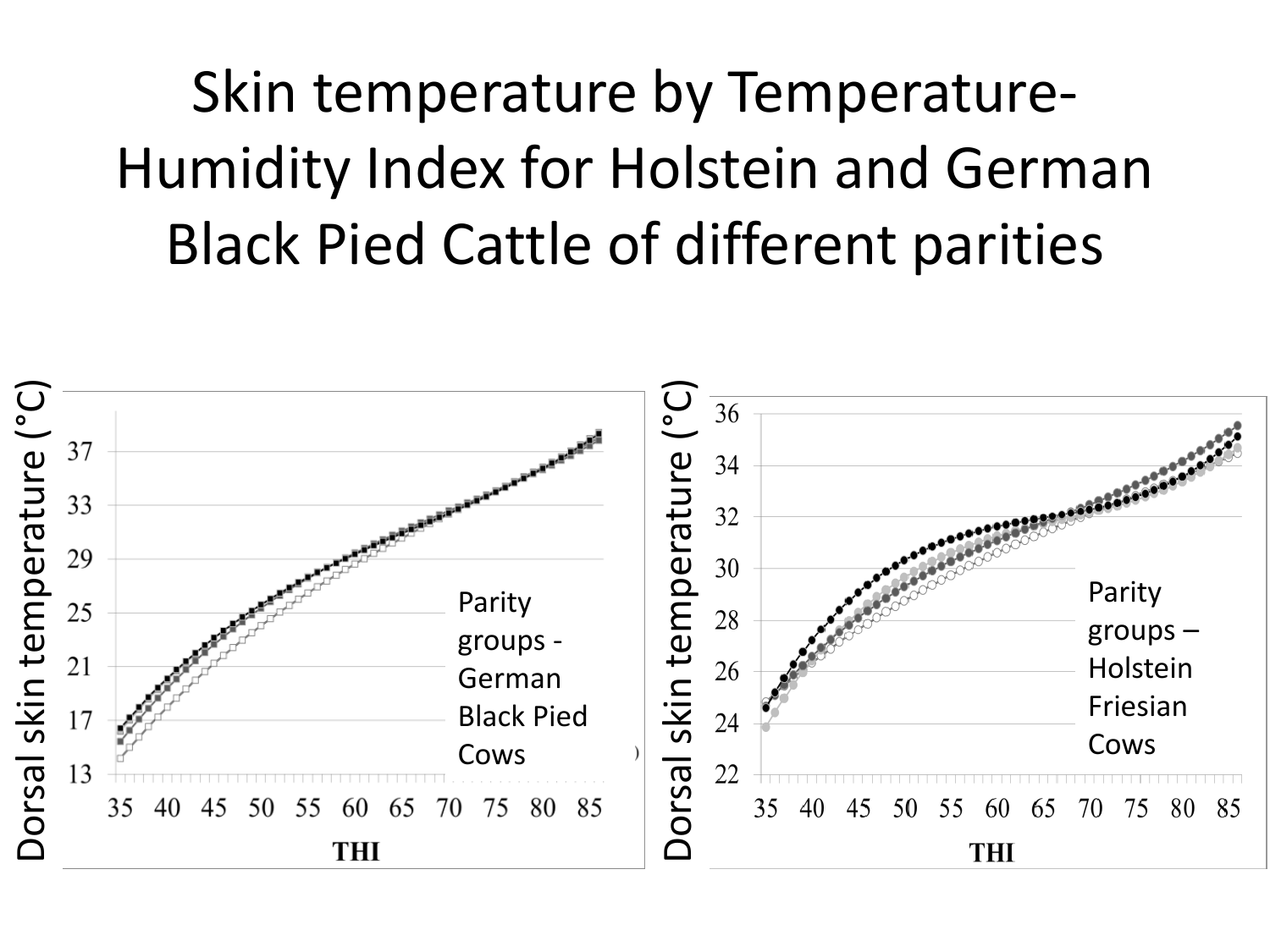#### Body temperature by THI for cows with different individual heat stress sensitivity

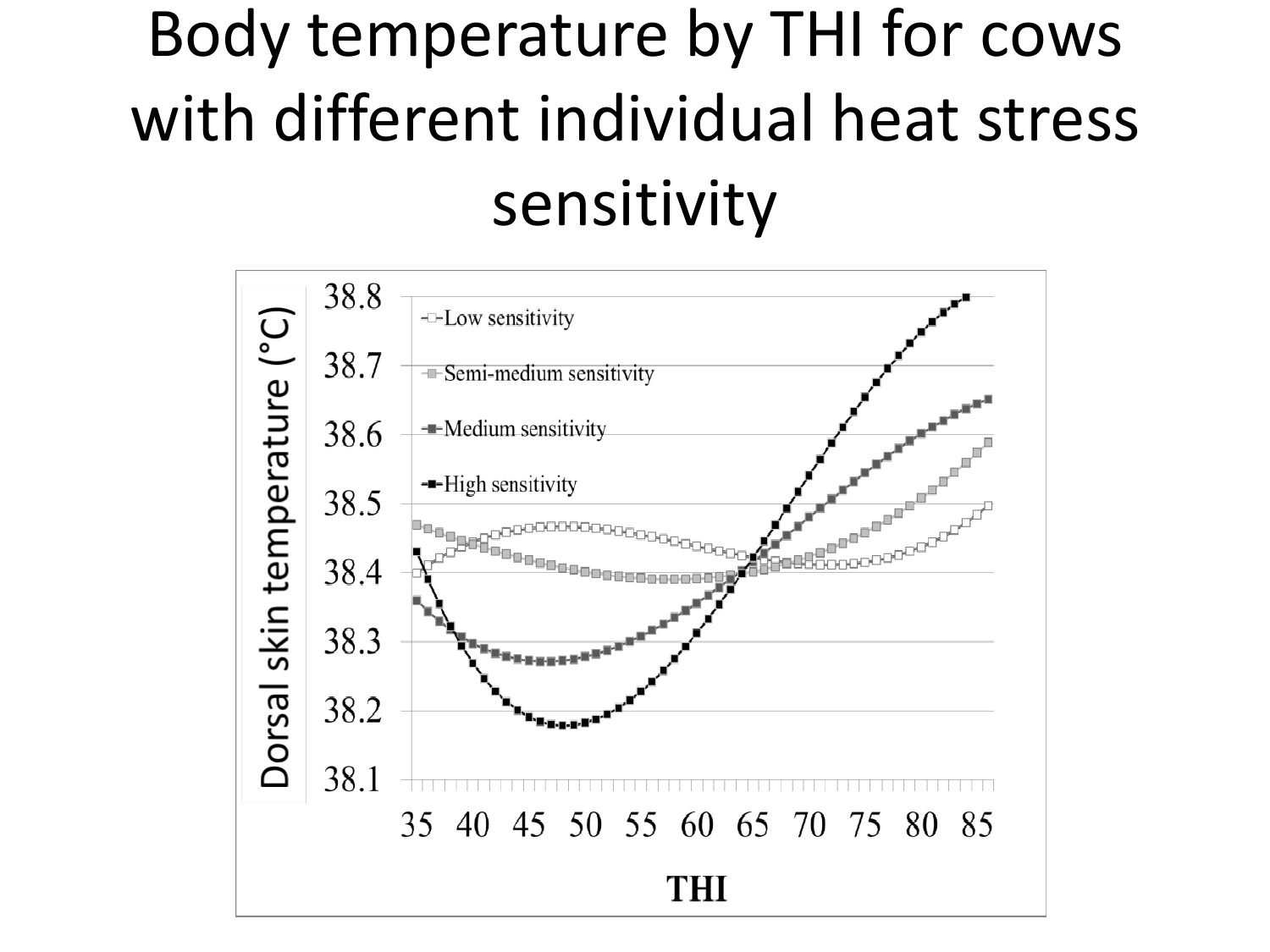#### Heat stress indicators

- All parameters (respiration rate, temperatures) responded to increasing THI
- Differences between breeds, parities, milk yield, individual sensitivity
- Skin temperature may be a particular valuable tool for phenotyping heat stress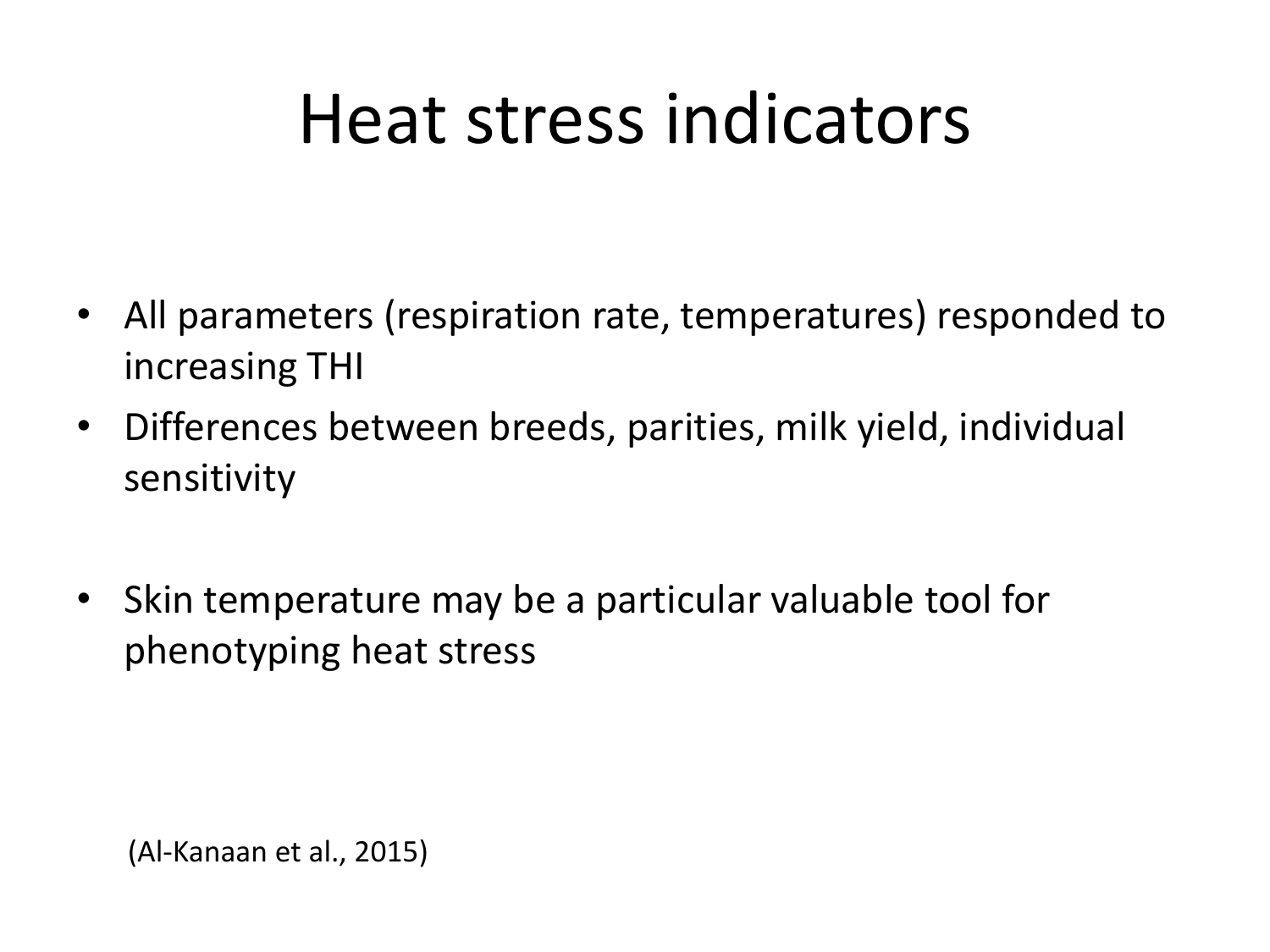#### Body temperature & psychological stress



• Assessed cows' (n= 40) eye temperature, heart rate, cortisol, behaviour in handling (stress) situations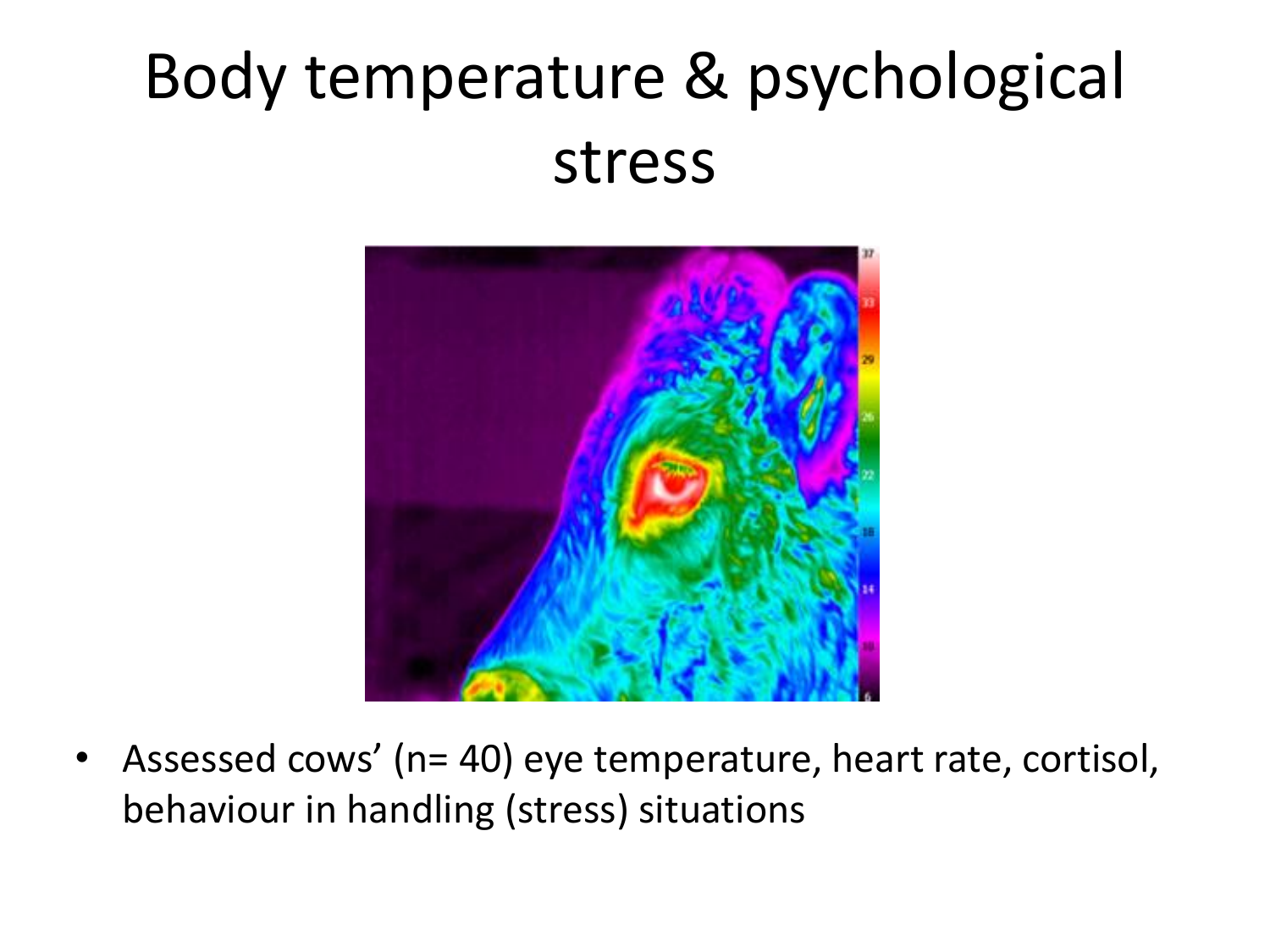#### Phenotypic correlations eye temperature – handling tests

|                   | <b>Cortisol</b> | <b>Heart rate</b> | <b>Handling</b> | time to<br>separation    |
|-------------------|-----------------|-------------------|-----------------|--------------------------|
|                   |                 |                   | score           |                          |
| <b>Eye</b>        | 0.62            | 0.68              | 0.68            | 0.75                     |
| temperature       |                 |                   |                 |                          |
| <b>Heart rate</b> | 0.50            |                   | 0.45            | 0.52                     |
|                   |                 |                   |                 |                          |
|                   |                 |                   |                 | Geburt et al., 2015 a, b |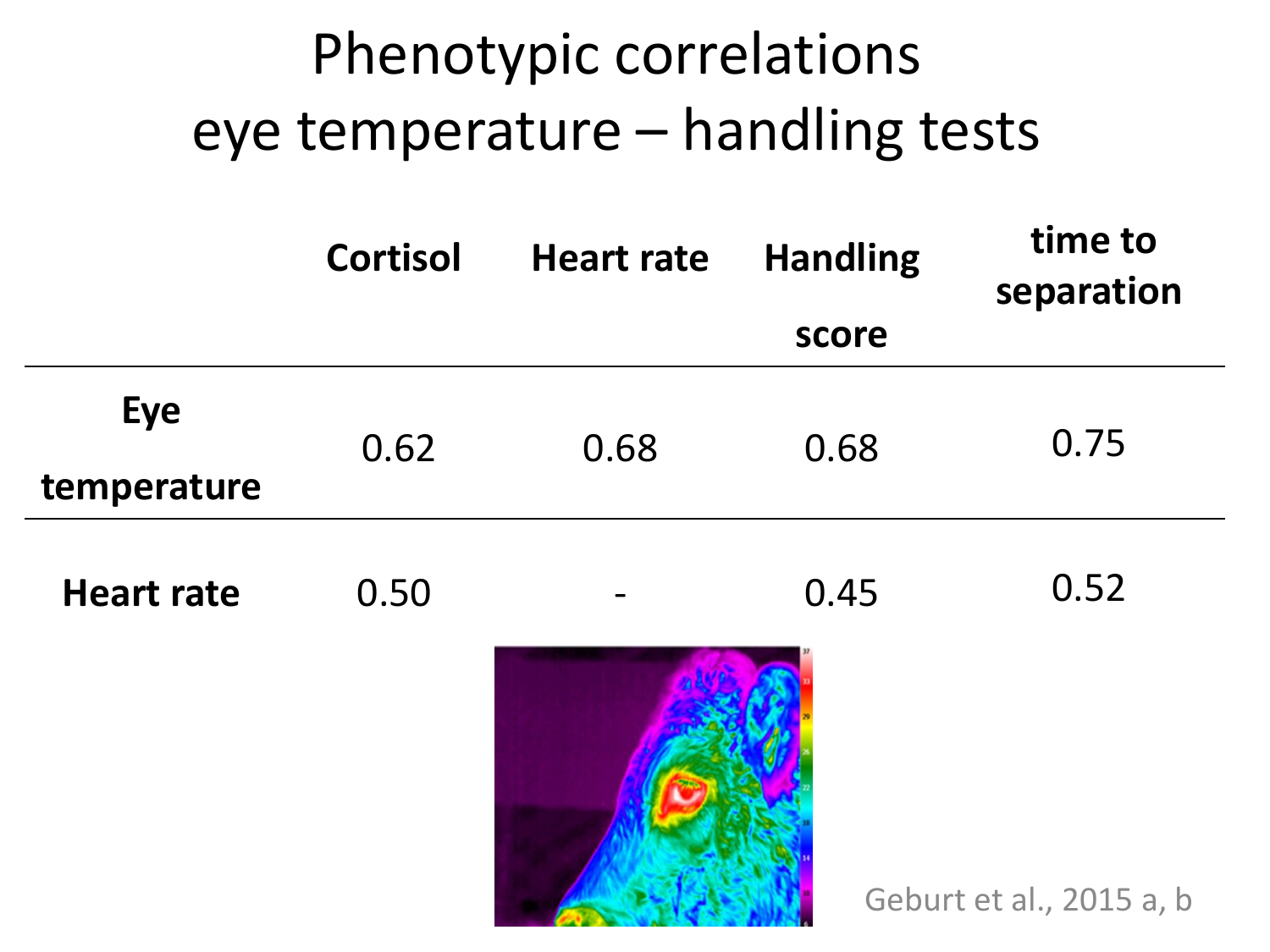# Conclusion

- There are a myriad of new technologies available for novel phenotyping strategies
- Usually indicators data interpretation a challenge
- Novel behaviour recording strategies promising but economic value in future?
- Particularly (heat) stress recording is practical and may gain importance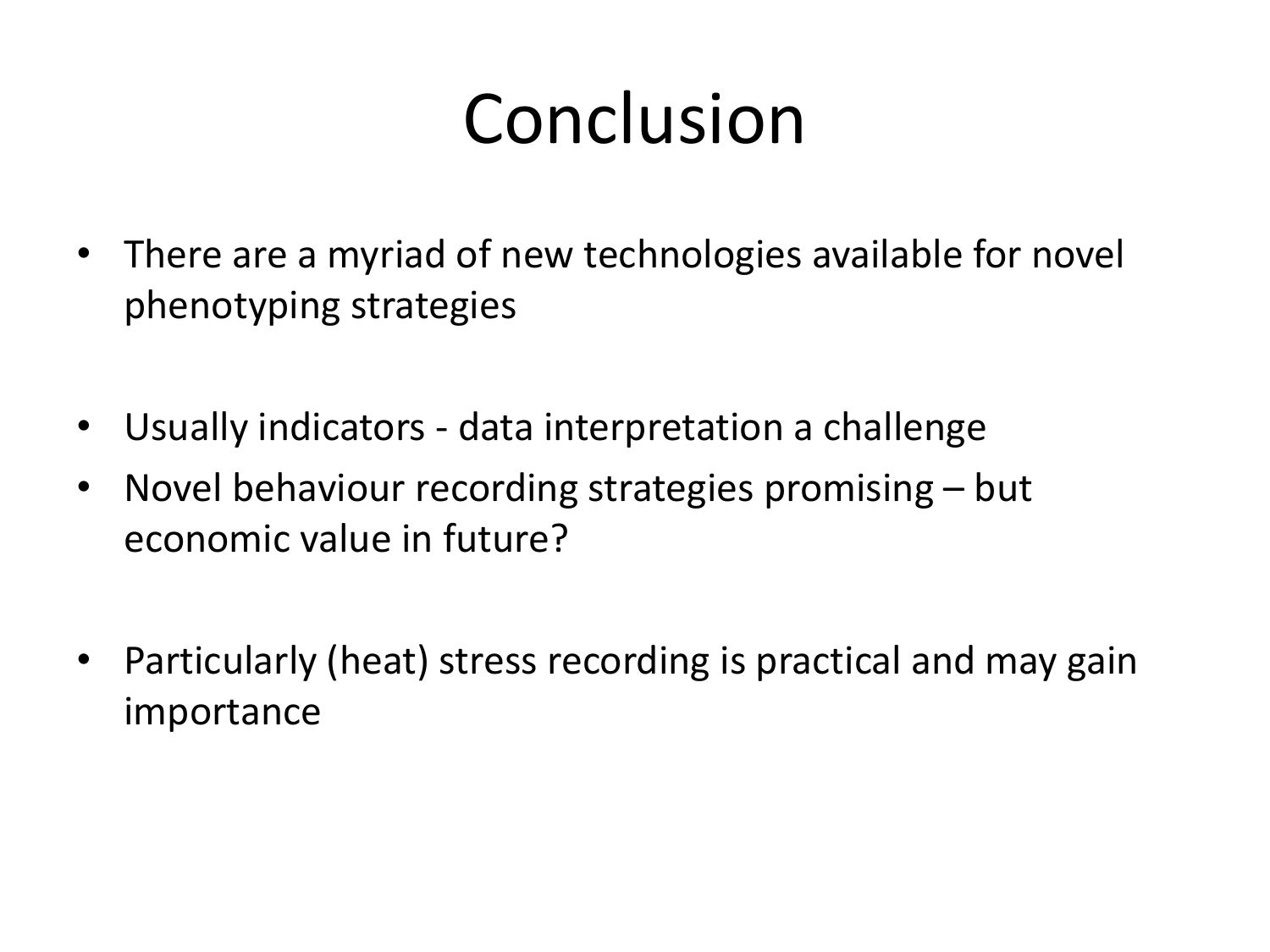